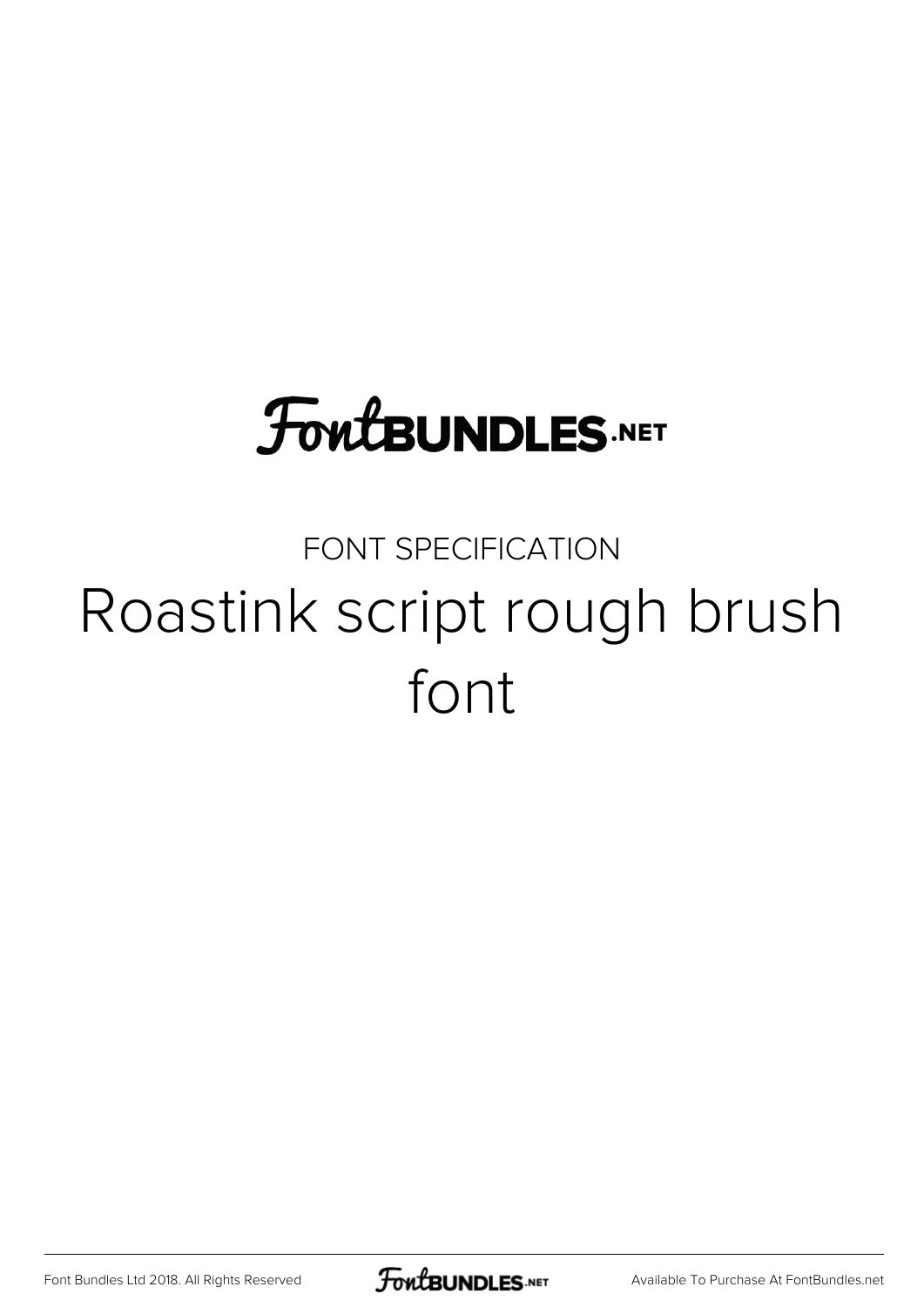## roastink - Regular

**Uppercase Characters** 

ABODEFGHIJKLMNOPQRSTUV WX47

Lowercase Characters

abode<sub>b</sub>ghijklmnoparsturwxyz

**Numbers** 

0123456789

Punctuation and Symbols

"#  $\frac{1}{2}$  % & '() \* + .<br>; < = > ? [ \ ] ^ - $\mathcal{S}_{\cdot}$  $\overline{\mathbf{S}}$ 

All Other Glyphs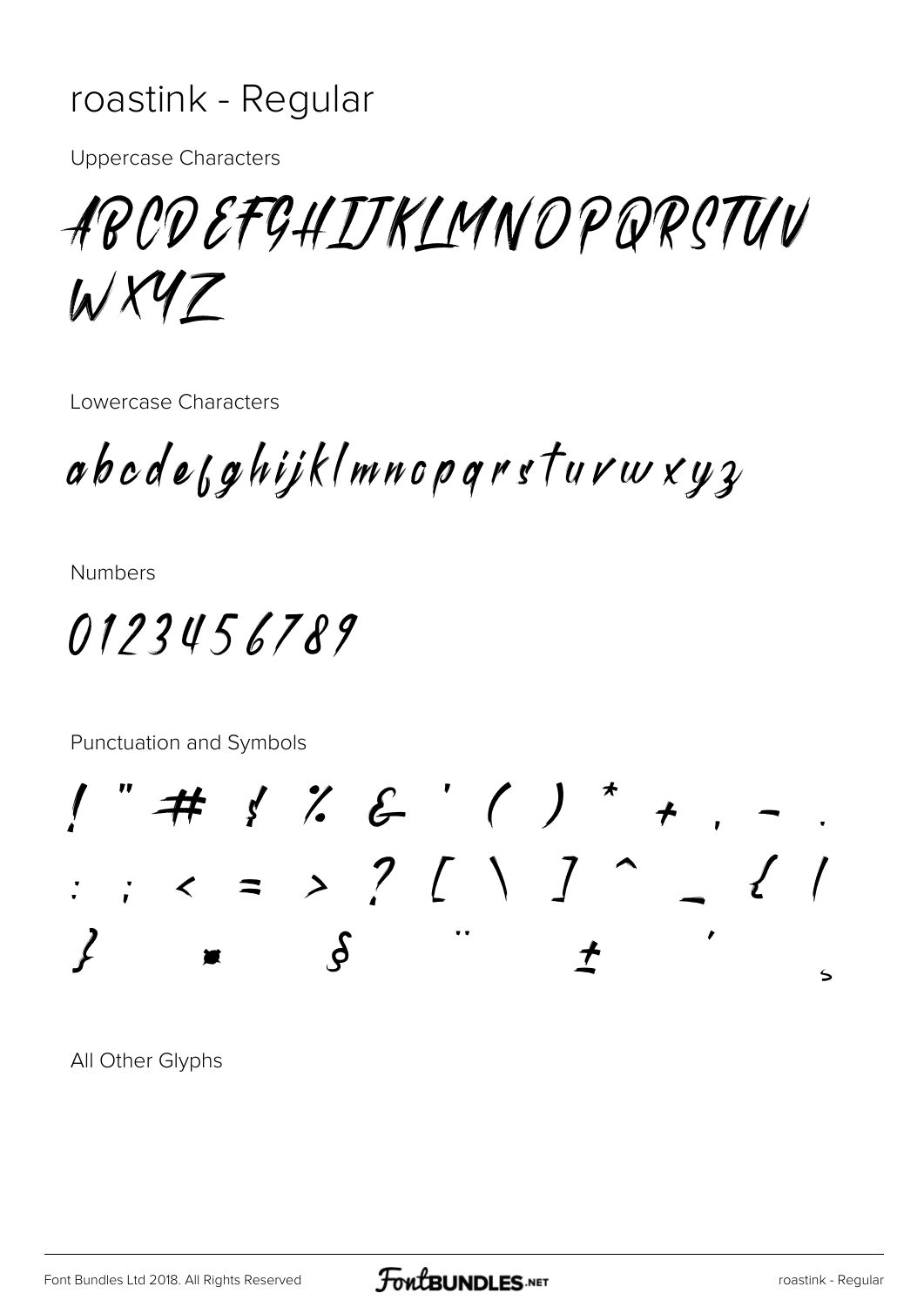$\dot{A}$   $\dot{A}$   $\ddot{A}$   $\dot{A}$   $\dot{A}$   $\dot{C}$   $\dot{C}$ Ê Ë Ì Í Î Ï Ð Ñ Ò Ó Ô Õ Ö Ø Ù Ú Û Ü  $\dot{V}$   $\beta$  à  $\dot{a}$   $\dot{a}$   $\ddot{a}$   $\ddot{a}$   $\ddot{a}$   $\dot{c}$   $\dot{c}$ è é ê ë ì í î ï ð  $\tilde{m}$   $\dot{c}$   $\tilde{c}$   $\tilde{c}$   $\tilde{c}$   $\tilde{c}$   $\tilde{c}$   $\tilde{c}$   $\tilde{c}$   $\tilde{d}$ ú û ü ý ÿ ă ą Ć ć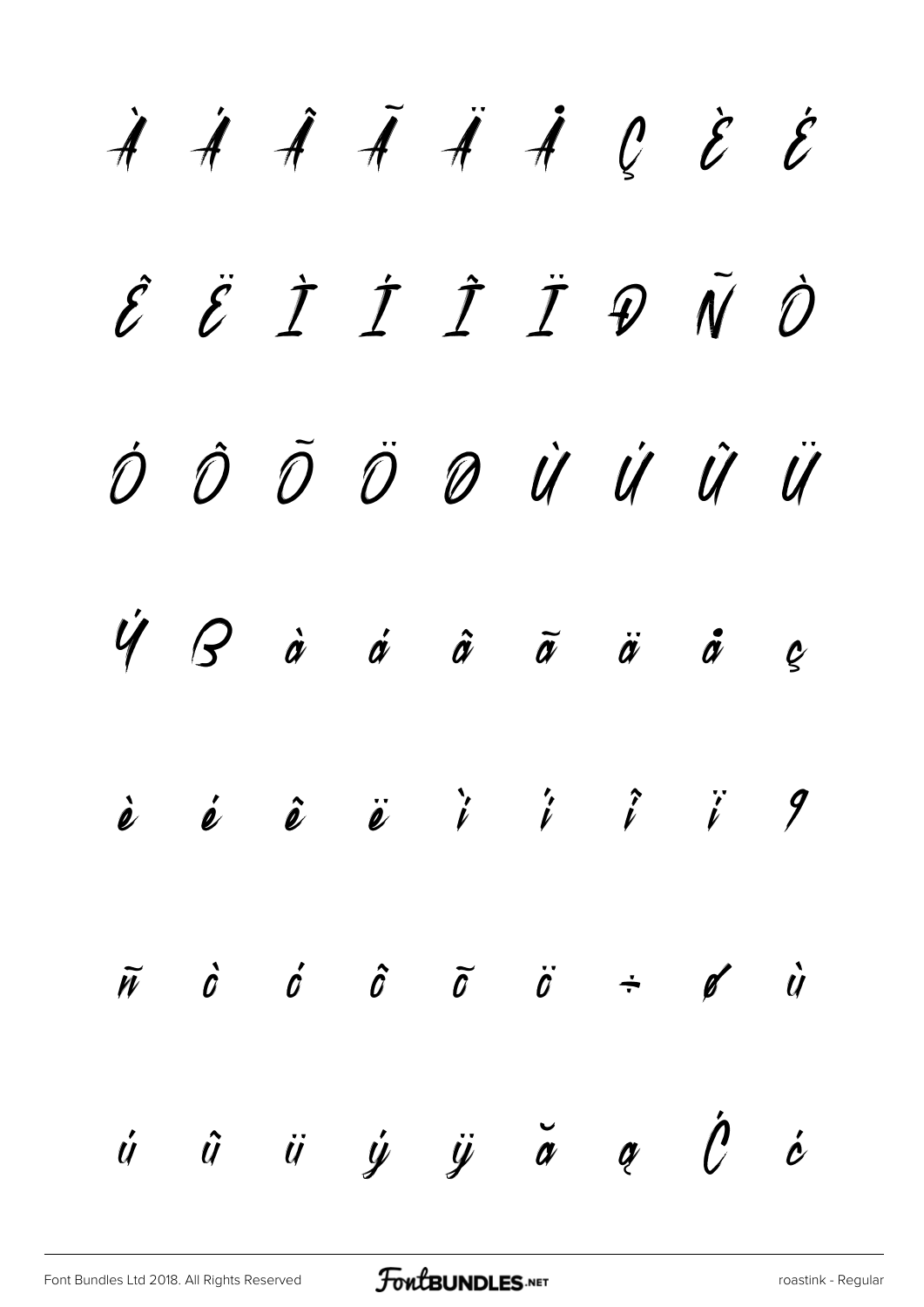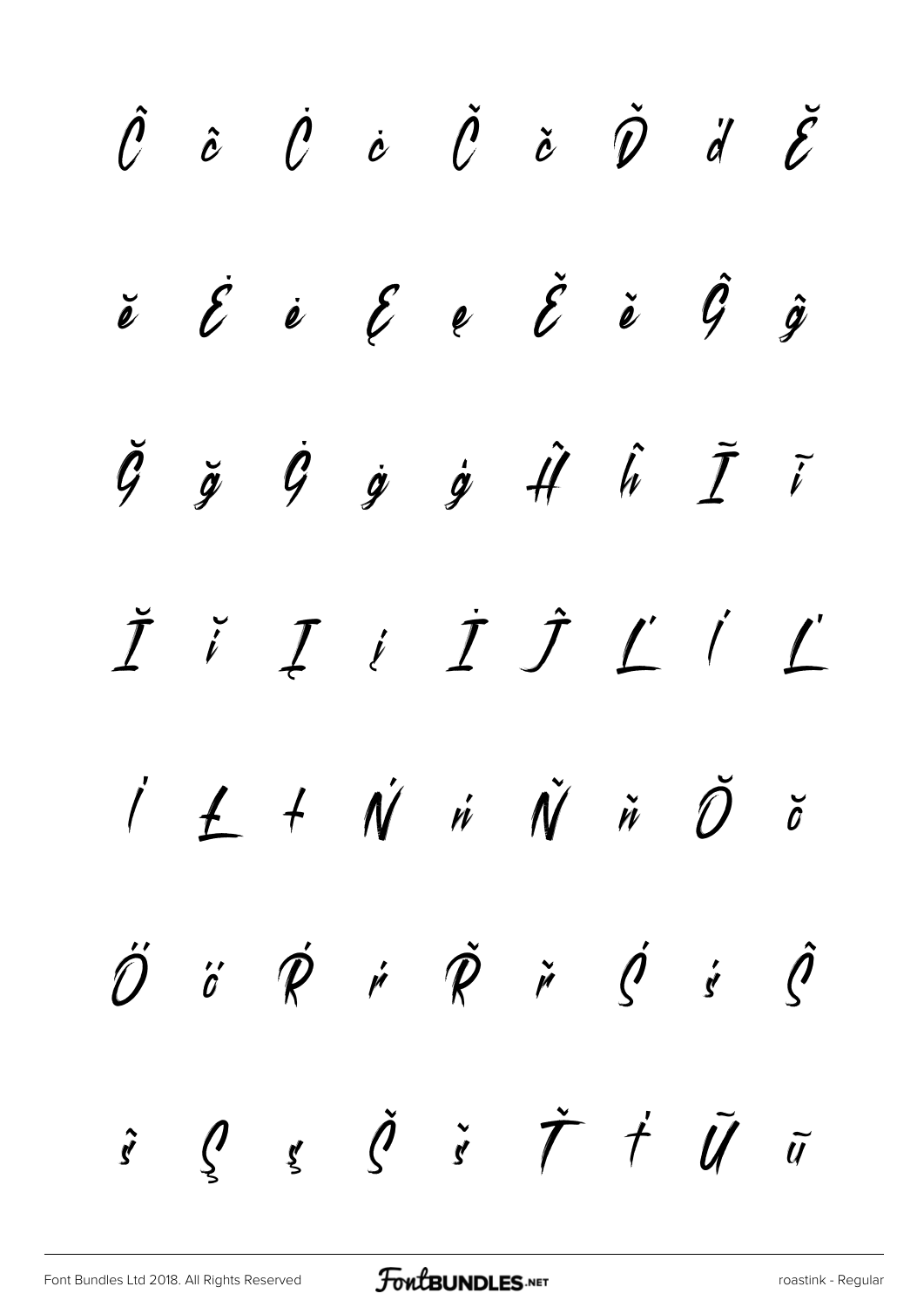$\ddot{U}$   $\ddot{u}$   $\ddot{U}$   $\ddot{u}$   $\ddot{U}$   $\ddot{u}$   $\ddot{U}$   $\ddot{u}$   $\ddot{u}$  $\dot{w}\quad\hat{y}\quad\hat{y}\quad\hat{y}\quad\hat{z}\quad\hat{y}\quad\hat{z}\quad\hat{z}\quad\hat{z}$  $\frac{1}{2} \sum_{i=1}^{n} \frac{1}{2} \sum_{j=1}^{n} \frac{1}{2} \sum_{j=1}^{n} \frac{1}{2} \sum_{j=1}^{n} \frac{1}{2} \sum_{j=1}^{n} \frac{1}{2} \sum_{j=1}^{n} \frac{1}{2} \sum_{j=1}^{n} \frac{1}{2} \sum_{j=1}^{n} \frac{1}{2} \sum_{j=1}^{n} \frac{1}{2} \sum_{j=1}^{n} \frac{1}{2} \sum_{j=1}^{n} \frac{1}{2} \sum_{j=1}^{n} \frac{1}{2} \sum_{j=1}^{n$  $\frac{1}{3}$  $\dot{W}$   $\dot{w}$   $\dot{W}$   $\dot{w}$   $\ddot{W}$   $\ddot{w}$   $\dot{W}$   $\dot{y}$  $\mathbf{u}$  $\boldsymbol{H}$  $\left\langle \right\rangle$  $\boldsymbol{u}$  $\mathbf{A}$ & A B C D E F G H  $10KLMNDPL$